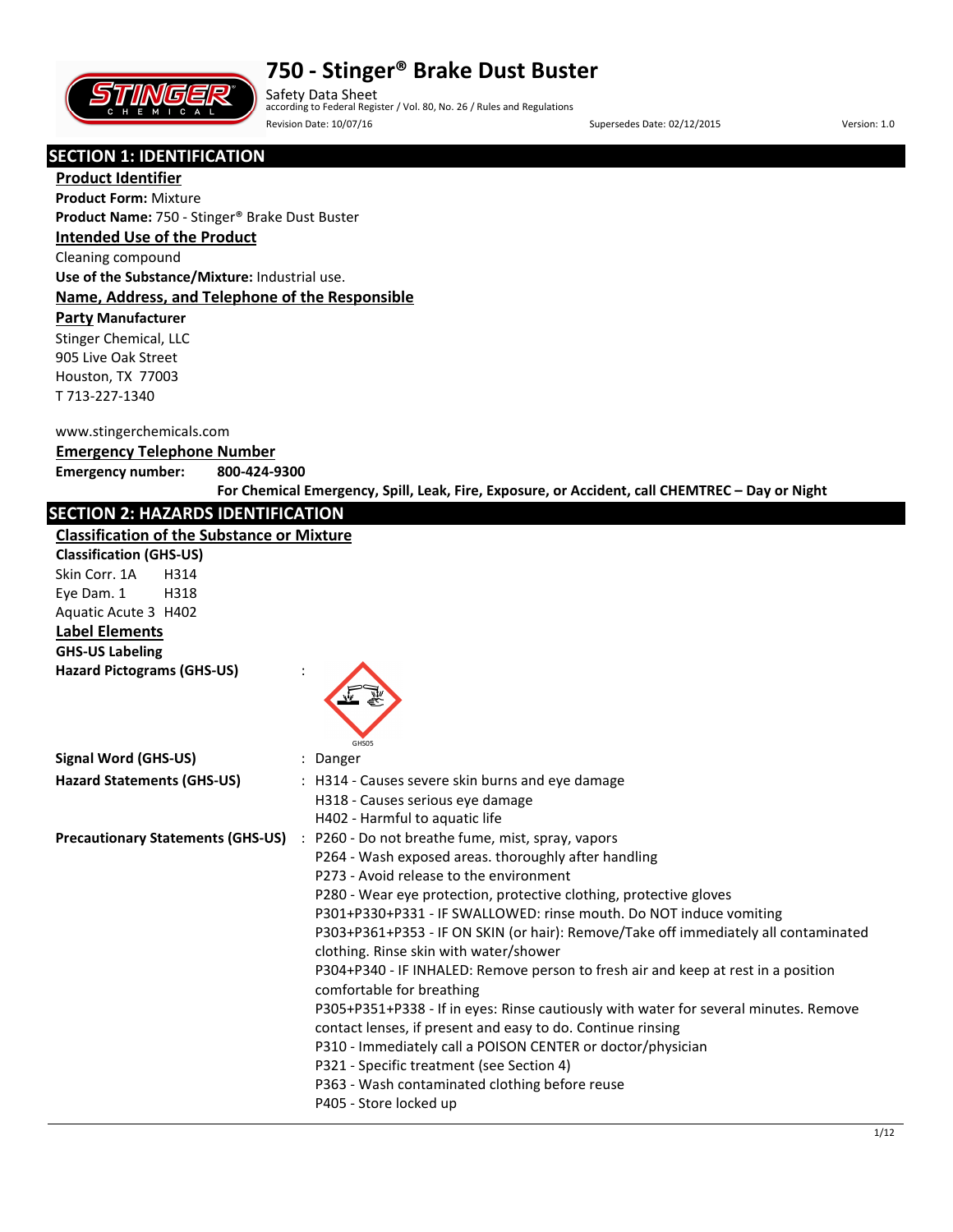P501 - Dispose of contents/container to local, regional, national, and international regulations

**Other Hazards**

**Other Hazards Not Contributing to the Classification**: Not available **Unknown Acute Toxicity (GHS-US)** Not available

### **SECTION 3: COMPOSITION/INFORMATION ON INGREDIENTS**

**Substances** 

**Mixture** 

| <b>Name</b>                     | <b>Product identifier</b> | % (w/w)   | <b>Classification (GHS-US)</b>          |
|---------------------------------|---------------------------|-----------|-----------------------------------------|
| Water                           | (CAS No) 7732-18-5        | $59 - 87$ | Not classified                          |
| Sodium metasilicate             | (CAS No) 6834-92-0        | $3 - 9$   | Met. Corr. 1, H290                      |
|                                 |                           |           | Acute Tox. 4 (Oral), H302               |
|                                 |                           |           | Skin Corr. 1B, H314                     |
|                                 |                           |           | Eye Dam. 1, H318                        |
|                                 |                           |           | <b>STOT SE 3, H335</b>                  |
| Sodium hydroxide                | (CAS No) 1310-73-2        | $3 - 9$   | Met. Corr. 1, H290                      |
|                                 |                           |           | Skin Corr. 1A, H314                     |
|                                 |                           |           | Eye Dam. 1, H318                        |
|                                 |                           |           | Aquatic Acute 3, H402                   |
| 2-Butoxyethanol                 | (CAS No) 111-76-2         | $3 - 8$   | Flam. Liq. 4, H227                      |
|                                 |                           |           | Acute Tox. 4 (Oral), H302               |
|                                 |                           |           | Acute Tox. 4 (Dermal), H312             |
|                                 |                           |           | Acute Tox. 4 (Inhalation: vapour), H332 |
|                                 |                           |           | Skin Irrit. 2, H315                     |
|                                 |                           |           | Eye Irrit. 2A, H319                     |
| Alcohols, C9-11, ethoxylated    | (CAS No) 68439-46-3       | $2 - 8$   | Acute Tox. 4 (Oral), H302               |
|                                 |                           |           | Eye Dam. 1, H318                        |
| Ethylenediaminetetraacetic acid | (CAS No) 60-00-4          | $2 - 7$   | Comb. Dust, H232                        |
|                                 |                           |           | Acute Tox. 4 (Oral), H302               |
|                                 |                           |           | Eye Irrit. 2A, H319                     |
|                                 |                           |           | Aquatic Acute 3, H402                   |

Full text of H-phrases: see section 16

#### **SECTION 4: FIRST AID MEASURES**

#### **Description of First Aid Measures**

**General:** IF exposed or concerned: Get medical advice/attention. If you feel unwell, seek medical advice (show the label where possible).

**Inhalation:** Using proper respiratory protection, immediately move the exposed person to fresh air. . Keep at rest and in a position comfortable for breathing. Give oxygen or artificial respiration if necessary. Seek immediate medical advice. Symptoms may be delayed.

**Skin Contact:** Remove/Take off immediately all contaminated clothing. Immediately flush skin with plenty of water for at least 60 minutes. Seek medical attention immediately if exposure is severe. Obtain medical attention if irritation develops or persists. Wash contaminated clothing before reuse.

**Eye Contact:** In case of contact, immediately flush eye with plenty of water for at least 60 minutes. Seek medical attention immediately if exposure is severe. Obtain medical attention if irritation develops or persists.

**Ingestion:** If swallowed, do not induce vomiting: seek medical advice immediately and show this container or label.

#### **Most Important Symptoms and Effects Both Acute and Delayed**

**General:** Corrosive. Causes burns.

**Inhalation:** Causes severe respiratory irritation if inhaled. Symptoms may include burning of nose and throat, constriction of airway, difficulty breathing, shortness of breath, bronchial spasms, chest pain, and pink frothy sputum. Contact may cause immediate severe irritation progressing quickly to chemical burns. May cause pulmonary edema. Symptoms may be delayed.

**Skin Contact:** Contact may cause immediate severe irritation progressing quickly to chemical burns.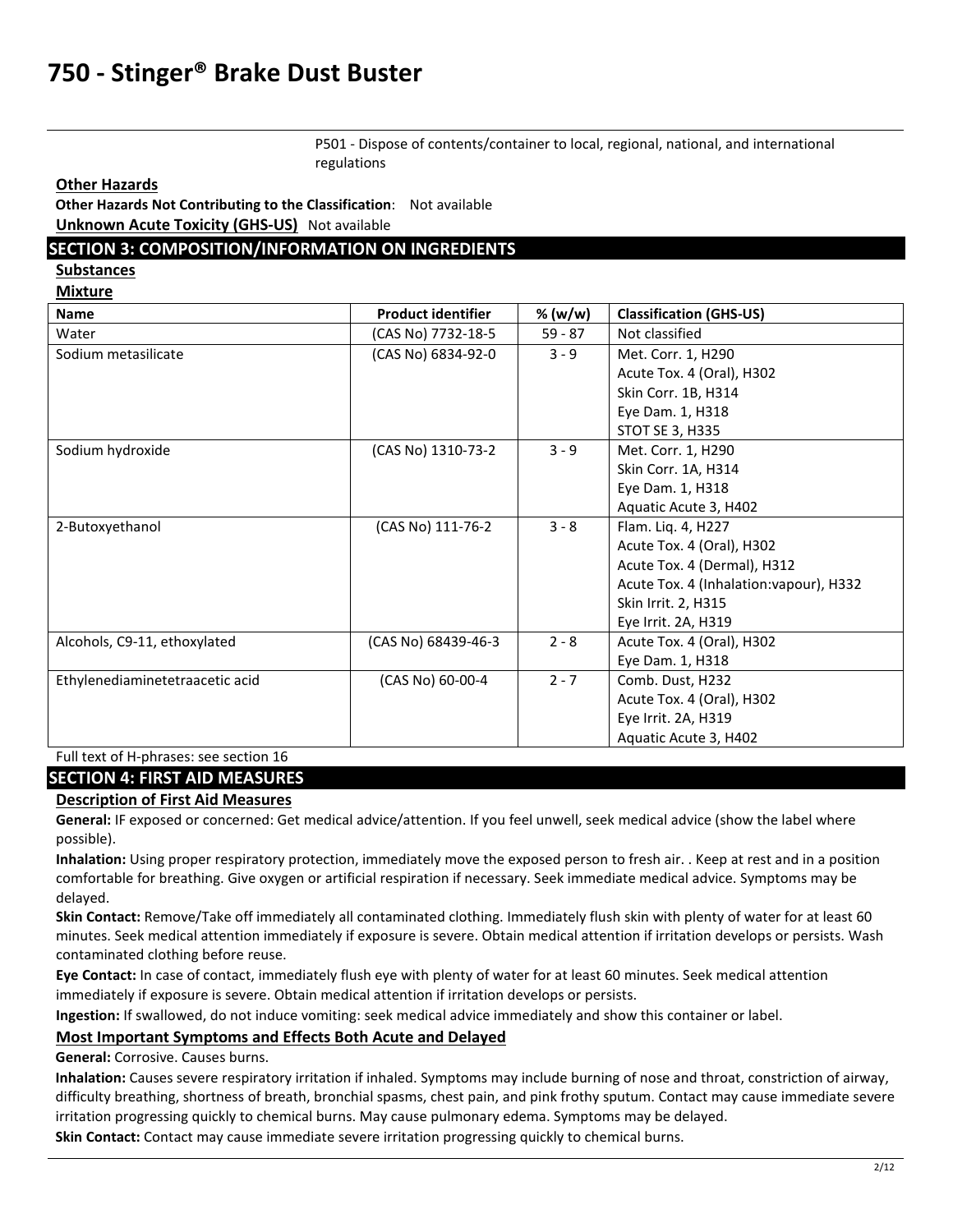**Eye Contact:** Contact may cause immediate severe irritation progressing quickly to chemical burns. Can cause blindness.

**Ingestion:** May cause burns or irritation of the linings of the mouth, throat, and gastrointestinal tract. Swallowing a small quantity of this material will result in serious health hazard.

**Chronic Symptoms:** Not available

#### **Indication of Any Immediate Medical Attention and Special Treatment Needed**

If medical advice is needed, have product container or label at hand.

# **SECTION 5: FIRE-FIGHTING MEASURES**

## **Extinguishing Media**

**Suitable Extinguishing Media:** Use extinguishing media appropriate for surrounding fire.

**Unsuitable Extinguishing Media:** Do not use water jet. Use of heavy stream of water may spread fire.

#### **Special Hazards Arising From the Substance or Mixture**

**Fire Hazard:** Not flammable. Under conditions of fire this material may produce: Sulphur oxides.

**Explosion Hazard:** Product is not explosive.

**Reactivity:** Hazardous reactions will not occur under normal conditions.

#### **Advice for Firefighters**

**Precautionary Measures Fire:** Not available

**Firefighting Instructions:** Keep upwind. Use water spray or fog for cooling exposed containers.

**Protection During Firefighting:** Firefighters must use full bunker gear including NIOSH-approved positive pressure self-contained breathing apparatus to protect against potential hazardous combustion or decomposition products and oxygen deficiencies. Evacuate area and fight the fire from a maximum distance or use unmanned hose holders or monitor nozzles. Cover pooling liquid with foam. Containers can build pressure if exposed to radiant heat; cool adjacent containers with flooding quantities of water until well after the fire is out. Withdraw immediately from the area if there is a rising sound from a venting safety device or discoloration of vessels, tanks, or pipelines. Be aware that burning liquid will float on water. Notify appropriate authorities if liquid enter sewers or waterways.

**Hazardous Combustion Products**: Carbon oxides (CO, CO2). On heating: release of toxic and corrosive gases/vapors sulphur oxides. **Other information:** Do not allow run-off from fire fighting to enter drains or water courses.

#### **Reference to Other Sections**

# Refer to section 9 for flammability properties.

# **SECTION 6: ACCIDENTAL RELEASE MEASURES**

### **Personal Precautions, Protective Equipment and Emergency Procedures**

**General Measures:** Product residue can burn after water evaporates.

#### **For Non-Emergency Personnel**

**Protective Equipment:** Use recommended respiratory protection. Wear suitable protective clothing, gloves and eye/face protection. **Emergency Procedures:** Stop leak if safe to do so. Eliminate ignition sources. Evacuate unnecessary personnel. Ventilate area. Keep upwind.

#### **For Emergency Personnel**

**Protective Equipment:** Use recommended respiratory protection. Wear suitable protective clothing, gloves and eye/face protection. **Emergency Procedures:** Stop leak if safe to do so. Eliminate ignition sources. Evacuate unnecessary personnel. Ventilate area.

### **Environmental Precautions**

If spill could potentially enter any waterway, including intermittent dry creeks, contact the U.S. COAST GUARD NATIONAL RESPONSE CENTER at 800-424-8802. In case of accident or road spill notify CHEMTREC at 800-424-9300 (in USA) or CANUTEC at 613-996- 6666 (in Canada). In other countries call CHEMTREC at (International code) +1-703-527-3887.

### **Methods and Material for Containment and Cleaning Up**

**For Containment:** Contain any spills with dikes or absorbents to prevent migration and entry into sewers or streams.

**Methods for Cleaning Up:** Ventilate area. Small quantities of liquid spill: take up in non-combustible absorbent material and shovel into container for disposal. Collect absorbed material and place into a sealed, labelled container for proper disposal. Practice good housekeeping - spillage can be slippery on smooth surface either wet or dry. Liquid spill: neutralize with powdered limestone or sodium bicarbonate.

#### **Reference to Other Sections**

See heading 8, Exposure Controls and Personal Protection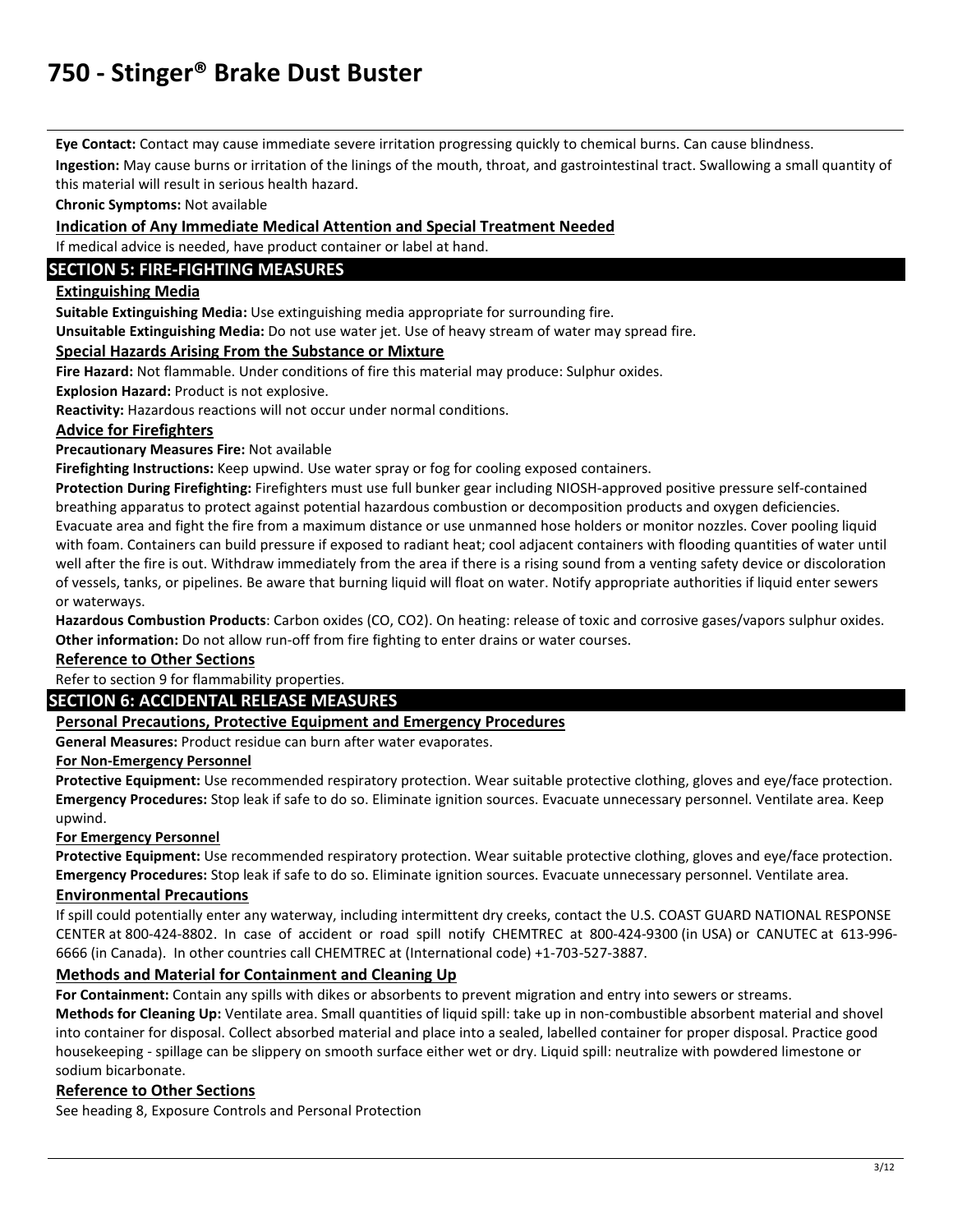# **SECTION 7: HANDLING AND STORAGE**

# **Precautions for Safe Handling**

**Hygiene Measures:** Handle in accordance with good industrial hygiene and safety procedures. Emergency eye wash fountains and safety showers should be available in the immediate vicinity of any potential exposure. Wash contaminated clothing before reuse. **Conditions for Safe Storage, Including Any Incompatibilities** 

**Storage Conditions:** Detached outside storage is preferable.

**Storage Area:** Store in dry, cool area. Store in a well-ventilated place. Keep away from combustible materials.

**Specific End Use(s)** Cleaning compound

# **SECTION 8: EXPOSURE CONTROLS/PERSONAL PROTECTION**

**Control Parameters** 

| 2-Butoxyethanol (111-76-2)   |                                      |                       |
|------------------------------|--------------------------------------|-----------------------|
| Mexico                       | OEL TWA (mg/m <sup>3</sup> )         | 120 mg/m $3$          |
| Mexico                       | OEL TWA (ppm)                        | 26 ppm                |
| Mexico                       | OEL STEL (mg/m <sup>3</sup> )        | 360 mg/m $3$          |
| Mexico                       | OEL STEL (ppm)                       | 75 ppm                |
| <b>USA ACGIH</b>             | ACGIH TWA (ppm)                      | 20 ppm                |
| <b>USA OSHA</b>              | OSHA PEL (TWA) (mg/m <sup>3</sup> )  | 240 mg/m $3$          |
| <b>USA OSHA</b>              | OSHA PEL (TWA) (ppm)                 | 50 ppm                |
| <b>USA NIOSH</b>             | NIOSH REL (TWA) (mg/m <sup>3</sup> ) | 24 mg/m <sup>3</sup>  |
| <b>USA NIOSH</b>             | NIOSH REL (TWA) (ppm)                | 5 ppm                 |
| <b>USA IDLH</b>              | US IDLH (ppm)                        | 700 ppm               |
| Alberta                      | OEL TWA (mg/m <sup>3</sup> )         | 97 mg/m $3$           |
| Alberta                      | OEL TWA (ppm)                        | 20 ppm                |
| <b>British Columbia</b>      | OEL TWA (ppm)                        | 20 ppm                |
| Manitoba                     | OEL TWA (ppm)                        | 20 ppm                |
| <b>New Brunswick</b>         | OEL TWA (mg/m <sup>3</sup> )         | 121 mg/m <sup>3</sup> |
| <b>New Brunswick</b>         | OEL TWA (ppm)                        | 25 ppm                |
| Newfoundland & Labrador      | OEL TWA (ppm)                        | 20 ppm                |
| Nova Scotia                  | OEL TWA (ppm)                        | 20 ppm                |
| Nunavut                      | OEL STEL (mg/m <sup>3</sup> )        | 360 $mg/m3$           |
| Nunavut                      | OEL STEL (ppm)                       | 75 ppm                |
| Nunavut                      | OEL TWA (mg/m <sup>3</sup> )         | 120 mg/m $3$          |
| Nunavut                      | OEL TWA (ppm)                        | 25 ppm                |
| <b>Northwest Territories</b> | OEL STEL (mg/m <sup>3</sup> )        | 360 mg/m <sup>3</sup> |
| <b>Northwest Territories</b> | OEL STEL (ppm)                       | 75 ppm                |
| Northwest Territories        | OEL TWA (mg/m <sup>3</sup> )         | 120 mg/m $3$          |
| Northwest Territories        | OEL TWA (ppm)                        | 25 ppm                |
| Ontario                      | OEL TWA (ppm)                        | 20 ppm                |
| Prince Edward Island         | OEL TWA (ppm)                        | 20 ppm                |
| Québec                       | VEMP ( $mg/m3$ )                     | 97 mg/m $3$           |
| Québec                       | VEMP (ppm)                           | 20 ppm                |
| Saskatchewan                 | OEL STEL (ppm)                       | 30 ppm                |
| Saskatchewan                 | OEL TWA (ppm)                        | 20 ppm                |
| Yukon                        | OEL STEL (mg/m <sup>3</sup> )        | 720 mg/m $3$          |
| Yukon                        | OEL STEL (ppm)                       | 150 ppm               |
| Yukon                        | OEL TWA (mg/m <sup>3</sup> )         | 240 mg/m $3$          |
| Yukon                        | OEL TWA (ppm)                        | 50 ppm                |
| Sodium hydroxide (1310-73-2) |                                      |                       |
| Mexico                       | OEL Ceiling (mg/m <sup>3</sup> )     | 2 mg/ $m3$            |
| <b>USA ACGIH</b>             | ACGIH Ceiling (mg/m <sup>3</sup> )   | $2 \text{ mg/m}^3$    |
|                              |                                      |                       |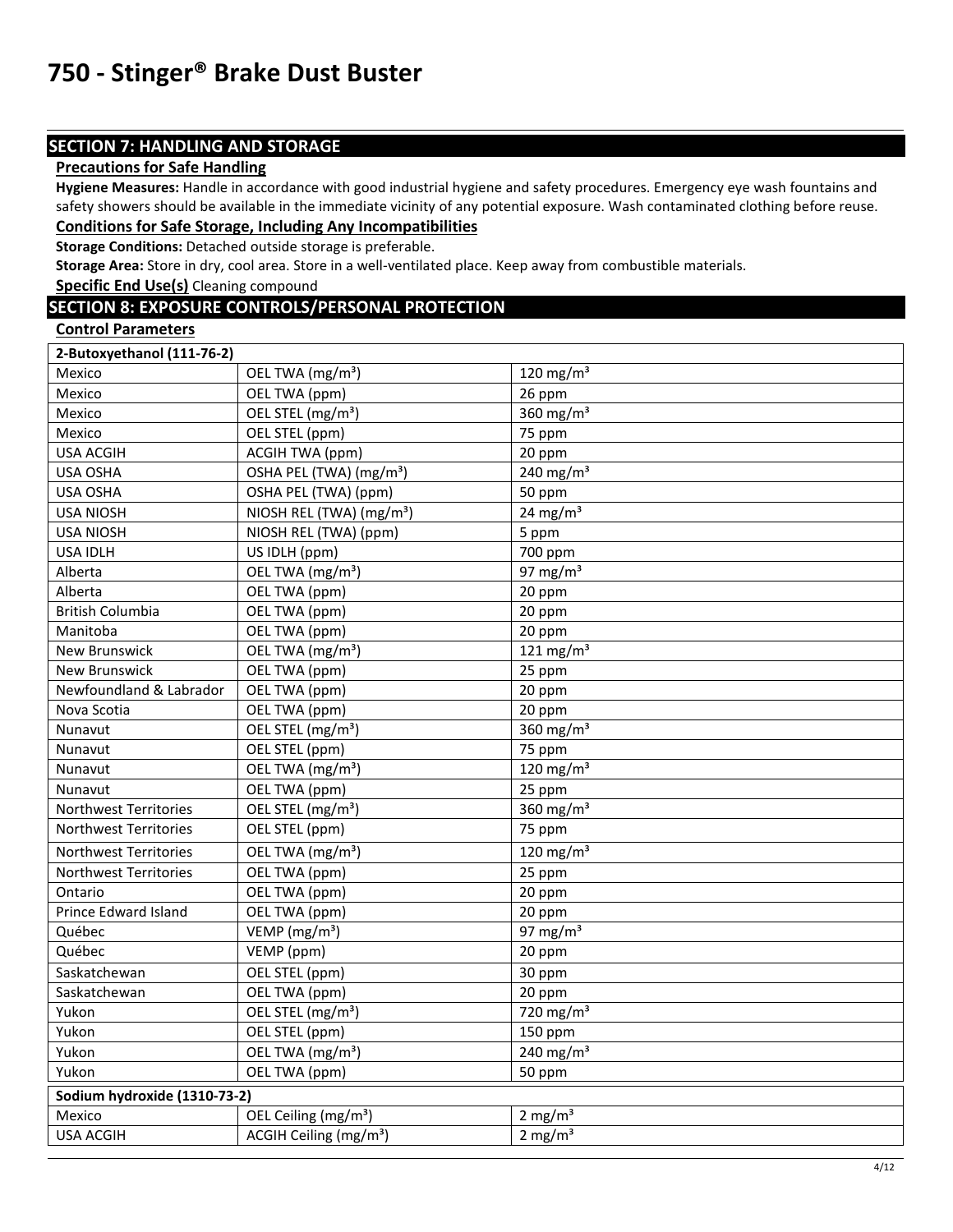| <b>USA OSHA</b>              | OSHA PEL (TWA) (mg/m <sup>3</sup> ) | $2 \text{ mg/m}^3$  |
|------------------------------|-------------------------------------|---------------------|
| <b>USA NIOSH</b>             | NIOSH REL (ceiling) $(mg/m3)$       | 2 mg/m <sup>3</sup> |
| USA IDLH                     | US IDLH $(mg/m3)$                   | $10 \text{ mg/m}^3$ |
| Alberta                      | OEL Ceiling (mg/m <sup>3</sup> )    | 2 mg/m <sup>3</sup> |
| <b>British Columbia</b>      | OEL Ceiling (mg/m <sup>3</sup> )    | 2 mg/ $m3$          |
| Manitoba                     | OEL Ceiling (mg/m <sup>3</sup> )    | 2 mg/ $m3$          |
| New Brunswick                | OEL Ceiling (mg/m <sup>3</sup> )    | $2 \text{ mg/m}^3$  |
| Newfoundland & Labrador      | OEL Ceiling (mg/m <sup>3</sup> )    | 2 mg/ $m3$          |
| Nova Scotia                  | OEL Ceiling $(mg/m3)$               | 2 mg/m <sup>3</sup> |
| Nunavut                      | OEL Ceiling (mg/m <sup>3</sup> )    | 2 mg/ $m3$          |
| <b>Northwest Territories</b> | OEL Ceiling (mg/m <sup>3</sup> )    | 2 mg/m <sup>3</sup> |
| Ontario                      | OEL Ceiling (mg/m <sup>3</sup> )    | 2 mg/ $m3$          |
| Prince Edward Island         | OEL Ceiling (mg/m <sup>3</sup> )    | 2 mg/ $m3$          |
| Québec                       | PLAFOND (mg/m <sup>3</sup> )        | 2 mg/m <sup>3</sup> |
| Saskatchewan                 | OEL Ceiling (mg/m <sup>3</sup> )    | 2 mg/ $m3$          |
| Yukon                        | OEL Ceiling (mg/m <sup>3</sup> )    | 2 mg/ $m3$          |

### **Exposure Controls**

**Appropriate Engineering Controls:** Emergency eye wash fountains and safety showers should be available in the immediate vicinity of any potential exposure, but are not required. Product to be handled under strictly controlled conditions. Ensure all national/local regulations are observed. Ensure all national/local regulations are observed.

**Personal Protective Equipment:** Protective clothing. Gloves. Protective goggles. Insufficient ventilation: wear respiratory protection.



**Materials for Protective Clothing:** Not available

**Hand Protection:** Impermeable protective gloves.

**Eye Protection:** In case of splash hazard: chemical goggles or safety glasses.

**Skin and Body Protection:** Wear suitable protective clothing.

**Respiratory Protection:** Use a NIOSH-approved respirator or self-contained breathing apparatus whenever exposure may exceed established Occupational Exposure Limits.

### **SECTION 9: PHYSICAL AND CHEMICAL PROPERTIES**

| <b>Information on Basic Physical and Chemical Properties</b> |                                       |  |
|--------------------------------------------------------------|---------------------------------------|--|
| <b>Physical State</b>                                        | Liquid                                |  |
| Appearance                                                   | Brown                                 |  |
| Odor                                                         | Butyl                                 |  |
| <b>Odor Threshold</b>                                        | Not available                         |  |
| рH                                                           | $~^{\sim}$ 12<br>÷                    |  |
| <b>Relative Evaporation Rate (butylacetate=1)</b>            | < 1.08                                |  |
| <b>Melting Point</b>                                         | :Not available                        |  |
| <b>Freezing Point</b>                                        | :12°F/11.1C                           |  |
| <b>Boiling Point</b>                                         | :99.4 °C (211 °F)                     |  |
| <b>Flash Point</b>                                           | $:$ 200 $^{\circ}$ F                  |  |
| <b>Auto-ignition Temperature</b>                             | Not available                         |  |
| <b>Decomposition Temperature</b>                             | Not available<br>$\ddot{\phantom{a}}$ |  |
| Flammability (solid, gas)                                    | Not available                         |  |
| <b>Lower Flammable Limit</b>                                 | Not available                         |  |
| <b>Upper Flammable Limit</b>                                 | Not available<br>$\ddot{\phantom{a}}$ |  |
| <b>Vapor Pressure</b>                                        | Not available<br>٠                    |  |
| Relative Vapor Density at 20 °C                              | Not available<br>$\ddot{\phantom{a}}$ |  |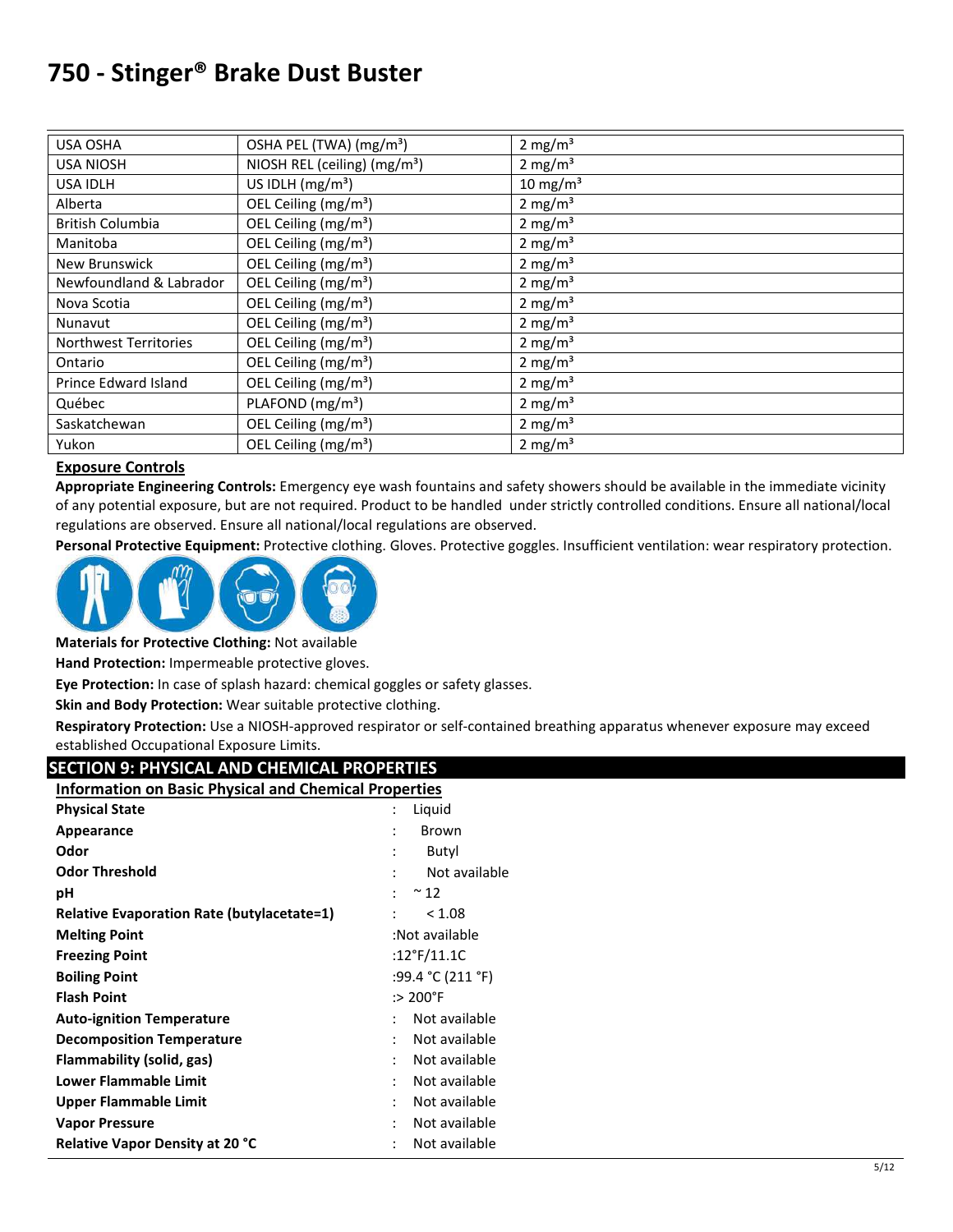| <b>Relative Density</b>                                  |   | 1.07                                                                  |
|----------------------------------------------------------|---|-----------------------------------------------------------------------|
| <b>Specific Gravity</b>                                  |   | 1.06 Water = $1$                                                      |
| Solubility                                               |   | Water: 100 %                                                          |
| Partition coefficient: n-octanol/water                   |   | Not available                                                         |
| <b>Viscosity</b>                                         | ÷ | Not available                                                         |
| <b>Explosion Data – Sensitivity to Mechanical Impact</b> |   | Not expected to present an explosion hazard due to mechanical impact. |
| <b>Explosion Data - Sensitivity to Static Discharge</b>  |   | Not expected to present an explosion hazard due to static discharge.  |

#### **SECTION 10: STABILITY AND REACTIVITY**

**Reactivity:** Hazardous reactions will not occur under normal conditions.

**Chemical Stability:** Stable at standard temperature and pressure.

**Possibility of Hazardous Reactions:** Hazardous polymerization will not occur.

**Conditions to Avoid:** Protect from moisture.

**Incompatible Materials:** Avoid strong oxidizers.

**Hazardous Decomposition Products:** Thermal decomposition generates : Corrosive vapours.

### **SECTION 11: TOXICOLOGICAL INFORMATION**

**Information on Toxicological Effects - Product** 

**Acute Toxicity:** Not classified

**LD50 and LC50 Data:** Not available

**Skin Corrosion/Irritation:** Causes severe skin burns and eye damage.

**pH:** ~ 12

**Serious Eye Damage/Irritation:** Causes serious eye damage.

**pH:** ~ 12

**Respiratory or Skin Sensitization:** Not classified

**Germ Cell Mutagenicity:** Not classified

**Teratogenicity:** Not available

**Carcinogenicity:** Not classified

**Specific Target Organ Toxicity (Repeated Exposure):** Not classified

**Reproductive Toxicity:** Not classified

**Specific Target Organ Toxicity (Single Exposure):** Not classified

**Aspiration Hazard:** Not classified

**Symptoms/Injuries After Inhalation:** Causes severe respiratory irritation if inhaled. Symptoms may include burning of nose and throat, constriction of airway, difficulty breathing, shortness of breath, bronchial spasms, chest pain, and pink frothy sputum. Contact may cause immediate severe irritation progressing quickly to chemical burns. May cause pulmonary edema. Symptoms may be delayed.

**Symptoms/Injuries After Skin Contact:** Contact may cause immediate severe irritation progressing quickly to chemical burns. **Symptoms/Injuries After Eye Contact:** Contact may cause immediate severe irritation progressing quickly to chemical burns. Can cause blindness.

**Symptoms/Injuries After Ingestion:** May cause burns or irritation of the linings of the mouth, throat, and gastrointestinal tract. Swallowing a small quantity of this material will result in serious health hazard.

#### **Information on Toxicological Effects - Ingredient(s)**

**LD50 and LC50 Data:**

| Sodium metasilicate (6834-92-0) |                        |  |
|---------------------------------|------------------------|--|
| LD50 Oral Rat                   | $600 \,\mathrm{mg/kg}$ |  |
| 2-Butoxyethanol (111-76-2)      |                        |  |
| LD50 Oral Rat                   | 470 mg/kg              |  |
| LD50 Dermal Rat                 | 1680 mg/kg             |  |
| LC50 Inhalation Rat (ppm)       | 450 ppm/4h             |  |
| ATE CLP (vapors)                | 11.000 mg/l/4h         |  |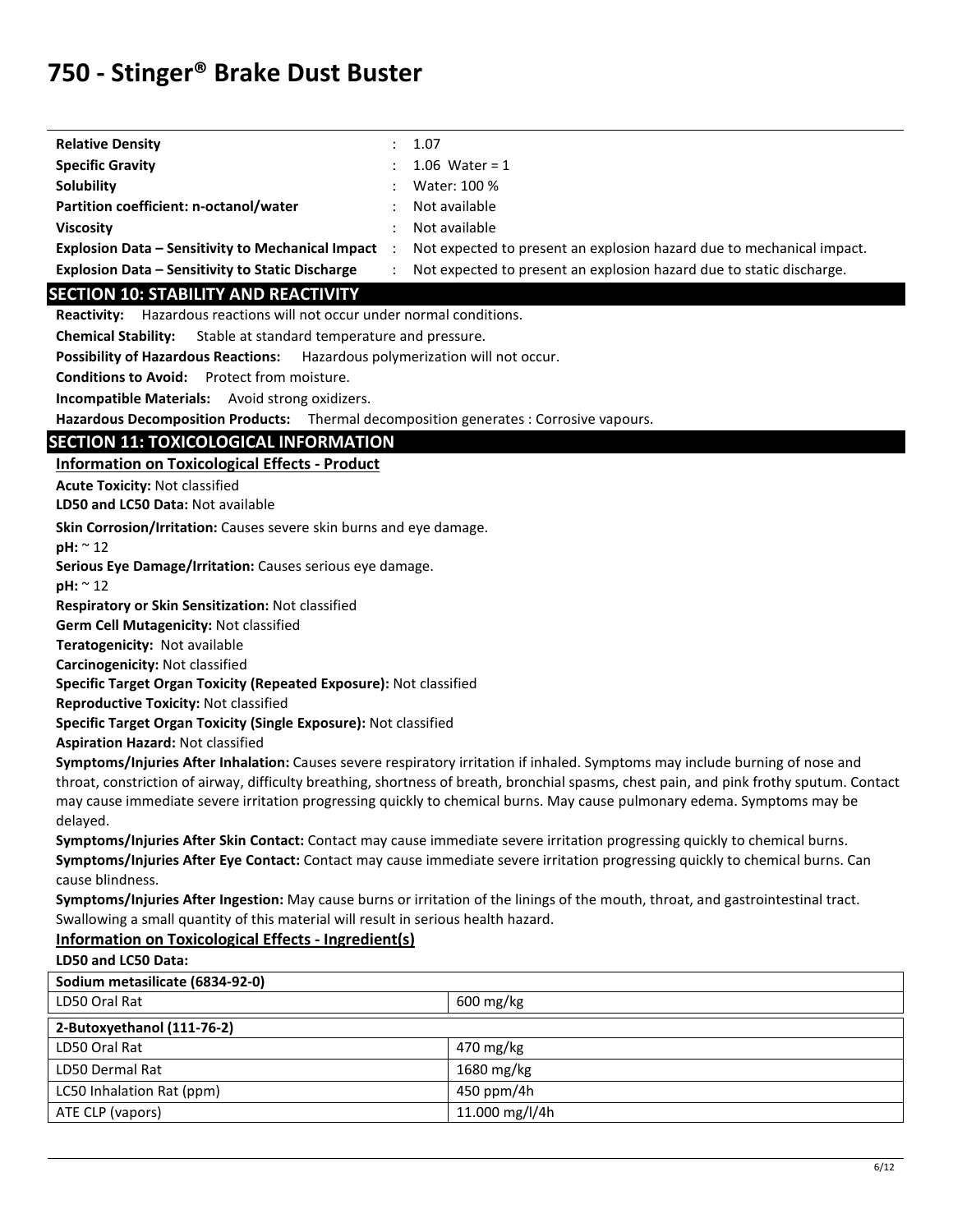| Alcohols, C9-11, ethoxylated (68439-46-3)                                                             |                                                                            |                                                                                                                                     |  |
|-------------------------------------------------------------------------------------------------------|----------------------------------------------------------------------------|-------------------------------------------------------------------------------------------------------------------------------------|--|
| LD50 Oral Rat                                                                                         |                                                                            | 1400 mg/kg                                                                                                                          |  |
| Ethylenediaminetetraacetic acid (60-00-4)                                                             |                                                                            |                                                                                                                                     |  |
| LD50 Oral Rat                                                                                         |                                                                            | 1700 mg/kg                                                                                                                          |  |
| Water (7732-18-5)                                                                                     |                                                                            |                                                                                                                                     |  |
| LD50 Oral Rat                                                                                         |                                                                            | > 90000 mg/kg                                                                                                                       |  |
| 2-Butoxyethanol (111-76-2)                                                                            |                                                                            |                                                                                                                                     |  |
| <b>IARC Group</b>                                                                                     |                                                                            | 3                                                                                                                                   |  |
| National Toxicity Program (NTP) Status                                                                |                                                                            | Evidence of Carcinogenicity.                                                                                                        |  |
| <b>SECTION 12: ECOLOGICAL INFORMATION</b>                                                             |                                                                            |                                                                                                                                     |  |
| <b>Toxicity</b> Not classified                                                                        |                                                                            |                                                                                                                                     |  |
| Sodium metasilicate (6834-92-0)                                                                       |                                                                            |                                                                                                                                     |  |
| LC50 Fish 1                                                                                           |                                                                            | 210 mg/l (Exposure time: 96 h - Species: Brachydanio rerio [semi-static])                                                           |  |
| LC 50 Fish 2                                                                                          |                                                                            | 210 mg/l (Exposure time: 96 h - Species: Brachydanio rerio)                                                                         |  |
| 2-Butoxyethanol (111-76-2)                                                                            |                                                                            |                                                                                                                                     |  |
| LC50 Fish 1                                                                                           |                                                                            | 1490 mg/l (Exposure time: 96 h - Species: Lepomis macrochirus [static])                                                             |  |
| EC50 Daphnia 1                                                                                        |                                                                            | 1000 mg/l (Exposure time: 48 h - Species: Daphnia magna)                                                                            |  |
| LC 50 Fish 2                                                                                          |                                                                            | 2950 mg/l (Exposure time: 96 h - Species: Lepomis macrochirus)                                                                      |  |
| Sodium hydroxide (1310-73-2)                                                                          |                                                                            |                                                                                                                                     |  |
| LC50 Fish 1<br>40 mg/l                                                                                |                                                                            |                                                                                                                                     |  |
| Ethylenediaminetetraacetic acid (60-00-4)                                                             |                                                                            |                                                                                                                                     |  |
| LC50 Fish 1                                                                                           | 34 - 62 mg/l (Exposure time: 96 h - Species: Lepomis macrochirus [static]) |                                                                                                                                     |  |
| EC50 Daphnia 1                                                                                        |                                                                            | 113 mg/l (Exposure time: 48 h - Species: Daphnia magna [Static])                                                                    |  |
| LC 50 Fish 2<br>44.2 - 76.5 mg/l (Exposure time: 96 h - Species: Pimephales promelas [static])        |                                                                            |                                                                                                                                     |  |
| <b>Persistence and Degradability</b>                                                                  |                                                                            |                                                                                                                                     |  |
| 750 - Stinger® Brake Dust Buster<br>Product is biodegradable.                                         |                                                                            |                                                                                                                                     |  |
| Persistence and Degradability                                                                         |                                                                            |                                                                                                                                     |  |
| <b>Bioaccumulative Potential</b><br>750 - Stinger <sup>®</sup> Brake Dust Buster                      |                                                                            |                                                                                                                                     |  |
| <b>Bioaccumulative Potential</b>                                                                      | Not expected to bioaccumulate.                                             |                                                                                                                                     |  |
| 2-Butoxyethanol (111-76-2)                                                                            |                                                                            |                                                                                                                                     |  |
| Log Pow                                                                                               | 0.81 (at 25 °C)                                                            |                                                                                                                                     |  |
| <b>Mobility in Soil Not available</b>                                                                 |                                                                            |                                                                                                                                     |  |
| <b>Other Adverse Effects Not available</b>                                                            |                                                                            |                                                                                                                                     |  |
| <b>SECTION 13: DISPOSAL CONSIDERATIONS</b>                                                            |                                                                            |                                                                                                                                     |  |
|                                                                                                       |                                                                            | Waste Disposal Recommendations: Dispose of waste material in accordance with all local, regional, national, provincial, territorial |  |
| and international regulations.                                                                        |                                                                            |                                                                                                                                     |  |
| <b>SECTION 14: TRANSPORT INFORMATION</b>                                                              |                                                                            |                                                                                                                                     |  |
| 14.1 In Accordance with DOT                                                                           |                                                                            | Not Regulated for Transport on trucks in containers of < 119 Gallons                                                                |  |
| 14.2 In Accordance with IMDG NOT REGULATED                                                            |                                                                            |                                                                                                                                     |  |
| 14.3 In Accordance with IATA<br>UN1719, Caustic Alkali Liquids, N.O.S., (Sodium Hydroxide), 8, PG-III |                                                                            |                                                                                                                                     |  |
| 14.4 In Accordance with TDG<br>Not regulated for transport                                            |                                                                            |                                                                                                                                     |  |
| <b>SECTION 15: REGULATORY INFORMATION</b>                                                             |                                                                            |                                                                                                                                     |  |
| <b>US Federal Regulations</b>                                                                         |                                                                            |                                                                                                                                     |  |
| 750 - Stinger® Brake Dust Buster                                                                      |                                                                            |                                                                                                                                     |  |
| SARA Section 311/312 Hazard Classes                                                                   |                                                                            | Immediate (acute) health hazard                                                                                                     |  |
|                                                                                                       |                                                                            |                                                                                                                                     |  |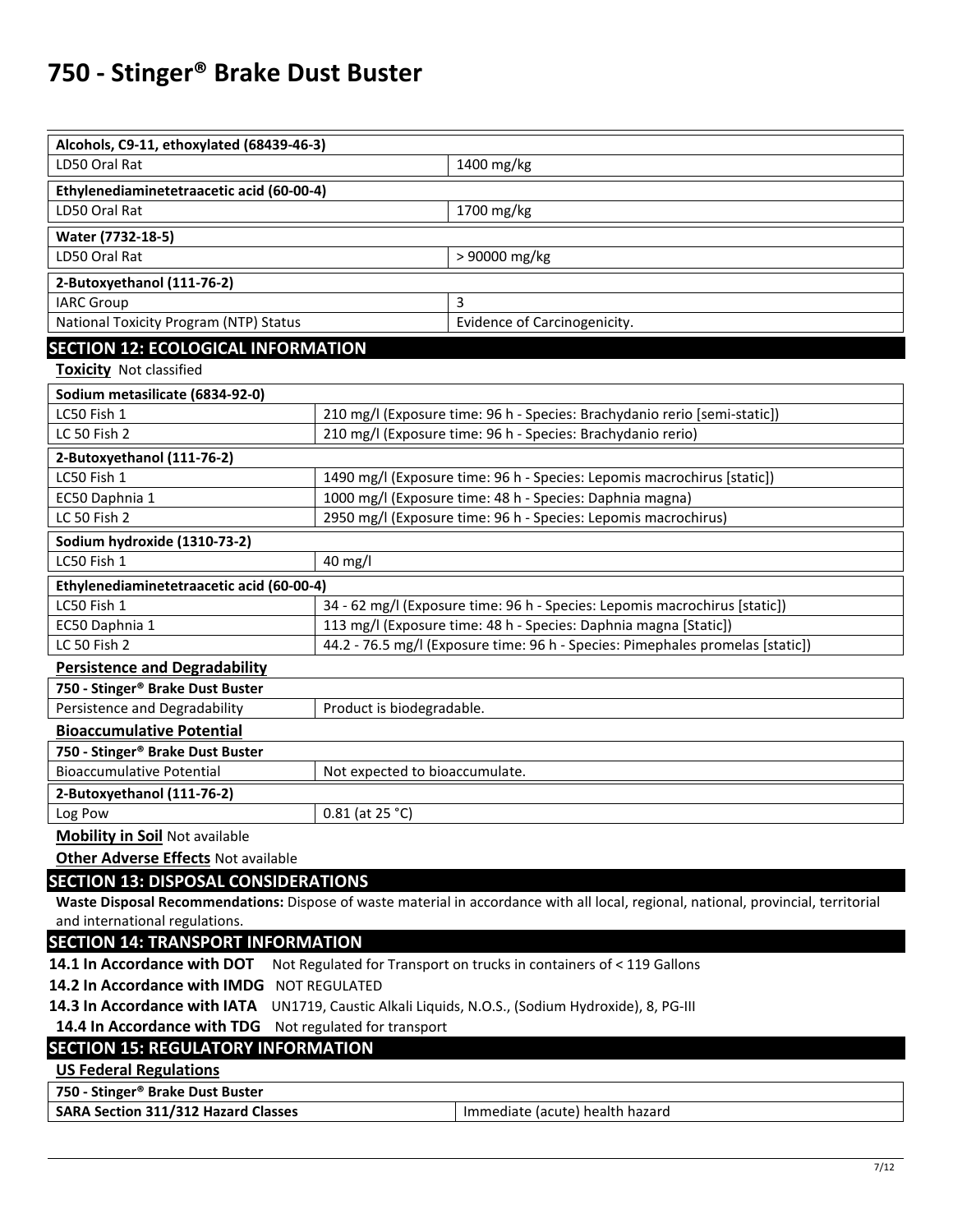| Sodium metasilicate (6834-92-0) |
|---------------------------------|
|---------------------------------|

Listed on the United States TSCA (Toxic Substances Control Act) inventory

#### **2-Butoxyethanol (111-76-2)**

Listed on the United States TSCA (Toxic Substances Control Act) inventory

#### **Sodium hydroxide (1310-73-2)**

Listed on the United States TSCA (Toxic Substances Control Act) inventory

**Alcohols, C9-11, ethoxylated (68439-46-3)** 

Listed on the United States TSCA (Toxic Substances Control Act) inventory

**Ethylenediaminetetraacetic acid (60-00-4)** 

Listed on the United States TSCA (Toxic Substances Control Act) inventory

#### **Water (7732-18-5)**

Listed on the United States TSCA (Toxic Substances Control Act) inventory

#### **US State Regulations**

**Sodium metasilicate (6834-92-0)** 

U.S. - Texas - Effects Screening Levels - Long Term

U.S. - Texas - Effects Screening Levels - Short Term

#### **2-Butoxyethanol (111-76-2)**

| U.S. - California - SCAQMD - Toxic Air Contaminants - Non-Cancer Acute                                             |
|--------------------------------------------------------------------------------------------------------------------|
| U.S. - California - Toxic Air Contaminant List (AB 1807, AB 2728)                                                  |
| U.S. - Colorado - Groundwater Quality Standards                                                                    |
| U.S. - Connecticut - Hazardous Air Pollutants - HLVs (30 min)                                                      |
| U.S. - Connecticut - Hazardous Air Pollutants - HLVs (8 hr)                                                        |
| U.S. - Idaho - Non-Carcinogenic Toxic Air Pollutants - Acceptable Ambient Concentrations                           |
| U.S. - Idaho - Non-Carcinogenic Toxic Air Pollutants - Emission Levels (ELs)                                       |
| U.S. - Idaho - Occupational Exposure Limits - TWAs                                                                 |
| U.S. - Massachusetts - Oil & Hazardous Material List - Groundwater Reportable Concentration - Reporting Category 1 |
| U.S. - Massachusetts - Oil & Hazardous Material List - Groundwater Reportable Concentration - Reporting Category 2 |
| U.S. - Massachusetts - Oil & Hazardous Material List - Reportable Quantity                                         |
| U.S. - Massachusetts - Oil & Hazardous Material List - Soil Reportable Concentration - Reporting Category 1        |
| U.S. - Massachusetts - Oil & Hazardous Material List - Soil Reportable Concentration - Reporting Category 2        |
| RTK - U.S. - Massachusetts - Right To Know List                                                                    |
| U.S. - Michigan - Occupational Exposure Limits - Skin Designations                                                 |
| U.S. - Michigan - Occupational Exposure Limits - TWAs                                                              |
| U.S. - Minnesota - Chemicals of High Concern                                                                       |
| U.S. - Minnesota - Hazardous Substance List                                                                        |
| U.S. - Minnesota - Permissible Exposure Limits - Skin Designations                                                 |
| U.S. - Minnesota - Permissible Exposure Limits - TWAs                                                              |
| U.S. - New Hampshire - Regulated Toxic Air Pollutants - Ambient Air Levels (AALs) - 24-Hour                        |
| U.S. - New Hampshire - Regulated Toxic Air Pollutants - Ambient Air Levels (AALs) - Annual                         |
| RTK - U.S. - New Jersey - Right to Know Hazardous Substance List                                                   |
| U.S. - New Jersey - Special Health Hazards Substances List                                                         |
| U.S. - New York - Occupational Exposure Limits - Skin Designations                                                 |
| U.S. - New York - Occupational Exposure Limits - TWAs                                                              |
| U.S. - North Dakota - Air Pollutants - Guideline Concentrations - 8-Hour                                           |
| U.S. - Oregon - Permissible Exposure Limits - Skin Designations                                                    |
| U.S. - Oregon - Permissible Exposure Limits - TWAs                                                                 |
| RTK - U.S. - Pennsylvania - RTK (Right to Know) List                                                               |
| U.S. - Rhode Island - Air Toxics - Acceptable Ambient Levels - 1-Hour                                              |
| U.S. - Rhode Island - Air Toxics - Acceptable Ambient Levels - Annual                                              |
| U.S. - Tennessee - Occupational Exposure Limits - Skin Designations                                                |
| U.S. - Tennessee - Occupational Exposure Limits - TWAs                                                             |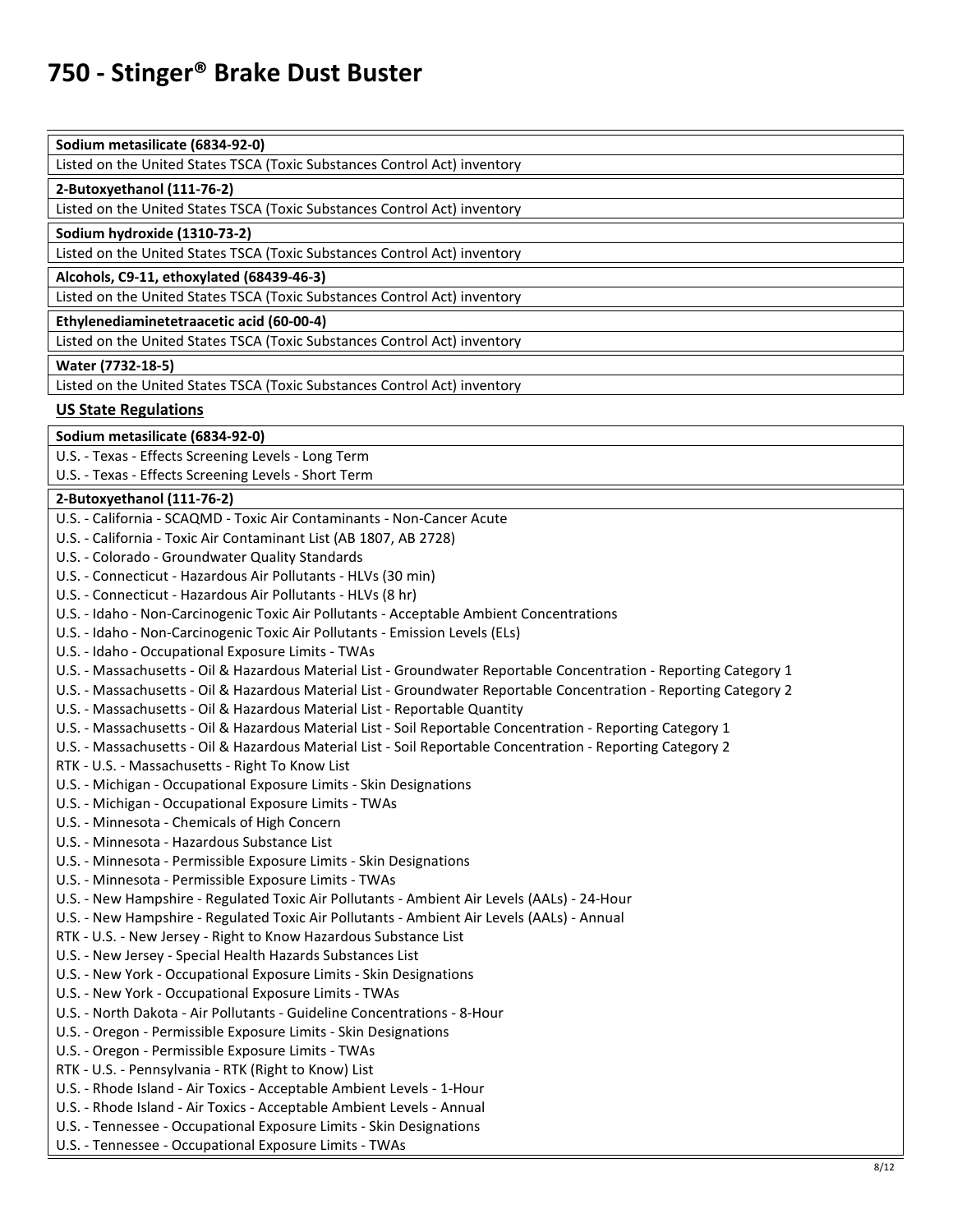U.S. - Texas - Effects Screening Levels - Long Term U.S. - Texas - Effects Screening Levels - Short Term U.S. - Vermont - Permissible Exposure Limits - Skin Designations U.S. - Vermont - Permissible Exposure Limits - TWAs U.S. - Washington - Permissible Exposure Limits - Skin Designations U.S. - Washington - Permissible Exposure Limits - STELs U.S. - Washington - Permissible Exposure Limits - TWAs U.S. - Wisconsin - Hazardous Air Contaminants - All Sources - Emissions From Stack Heights 25 Feet to Less Than 40 Feet U.S. - Wisconsin - Hazardous Air Contaminants - All Sources - Emissions From Stack Heights 40 Feet to Less Than 75 Feet U.S. - Wisconsin - Hazardous Air Contaminants - All Sources - Emissions From Stack Heights 75 Feet or Greater U.S. - Wisconsin - Hazardous Air Contaminants - All Sources - Emissions From Stack Heights Less Than 25 Feet **Sodium hydroxide (1310-73-2)**  U.S. - California - SCAQMD - Toxic Air Contaminants - Non-Cancer Acute U.S. - California - Toxic Air Contaminant List (AB 1807, AB 2728) U.S. - Connecticut - Hazardous Air Pollutants - HLVs (30 min) U.S. - Connecticut - Hazardous Air Pollutants - HLVs (8 hr) U.S. - Delaware - Pollutant Discharge Requirements - Reportable Quantities U.S. - Idaho - Non-Carcinogenic Toxic Air Pollutants - Acceptable Ambient Concentrations U.S. - Idaho - Non-Carcinogenic Toxic Air Pollutants - Emission Levels (ELs) U.S. - Idaho - Occupational Exposure Limits - TWAs U.S. - Louisiana - Reportable Quantity List for Pollutants U.S. - Massachusetts - Oil & Hazardous Material List - Groundwater Reportable Concentration - Reporting Category 1 U.S. - Massachusetts - Oil & Hazardous Material List - Groundwater Reportable Concentration - Reporting Category 2 U.S. - Massachusetts - Oil & Hazardous Material List - Reportable Quantity U.S. - Massachusetts - Oil & Hazardous Material List - Soil Reportable Concentration - Reporting Category 1 U.S. - Massachusetts - Oil & Hazardous Material List - Soil Reportable Concentration - Reporting Category 2 RTK - U.S. - Massachusetts - Right To Know List U.S. - Massachusetts - Toxics Use Reduction Act U.S. - Michigan - Occupational Exposure Limits - Ceilings U.S. - Michigan - Polluting Materials List U.S. - Minnesota - Chemicals of High Concern U.S. - Minnesota - Hazardous Substance List U.S. - Minnesota - Permissible Exposure Limits - Ceilings U.S. - New Jersey - Discharge Prevention - List of Hazardous Substances RTK - U.S. - New Jersey - Right to Know Hazardous Substance List U.S. - New Jersey - Special Health Hazards Substances List U.S. - New York - Occupational Exposure Limits - TWAs U.S. - New York - Reporting of Releases Part 597 - List of Hazardous Substances U.S. - North Dakota - Air Pollutants - Guideline Concentrations - 1-Hour U.S. - Oregon - Permissible Exposure Limits - TWAs RTK - U.S. - Pennsylvania - RTK (Right to Know) - Environmental Hazard List RTK - U.S. - Pennsylvania - RTK (Right to Know) List U.S. - Rhode Island - Air Toxics - Acceptable Ambient Levels - 1-Hour U.S. - Rhode Island - Air Toxics - Acceptable Ambient Levels - Annual U.S. - South Carolina - Toxic Air Pollutants - Maximum Allowable Concentrations U.S. - South Carolina - Toxic Air Pollutants - Pollutant Categories U.S. - Tennessee - Occupational Exposure Limits - Ceilings U.S. - Texas - Effects Screening Levels - Long Term U.S. - Texas - Effects Screening Levels - Short Term U.S. - Vermont - Permissible Exposure Limits - Ceilings U.S. - Washington - Permissible Exposure Limits - Ceilings U.S. - Wisconsin - Hazardous Air Contaminants - All Sources - Emissions From Stack Heights 25 Feet to Less Than 40 Feet U.S. - Wisconsin - Hazardous Air Contaminants - All Sources - Emissions From Stack Heights 40 Feet to Less Than 75 Feet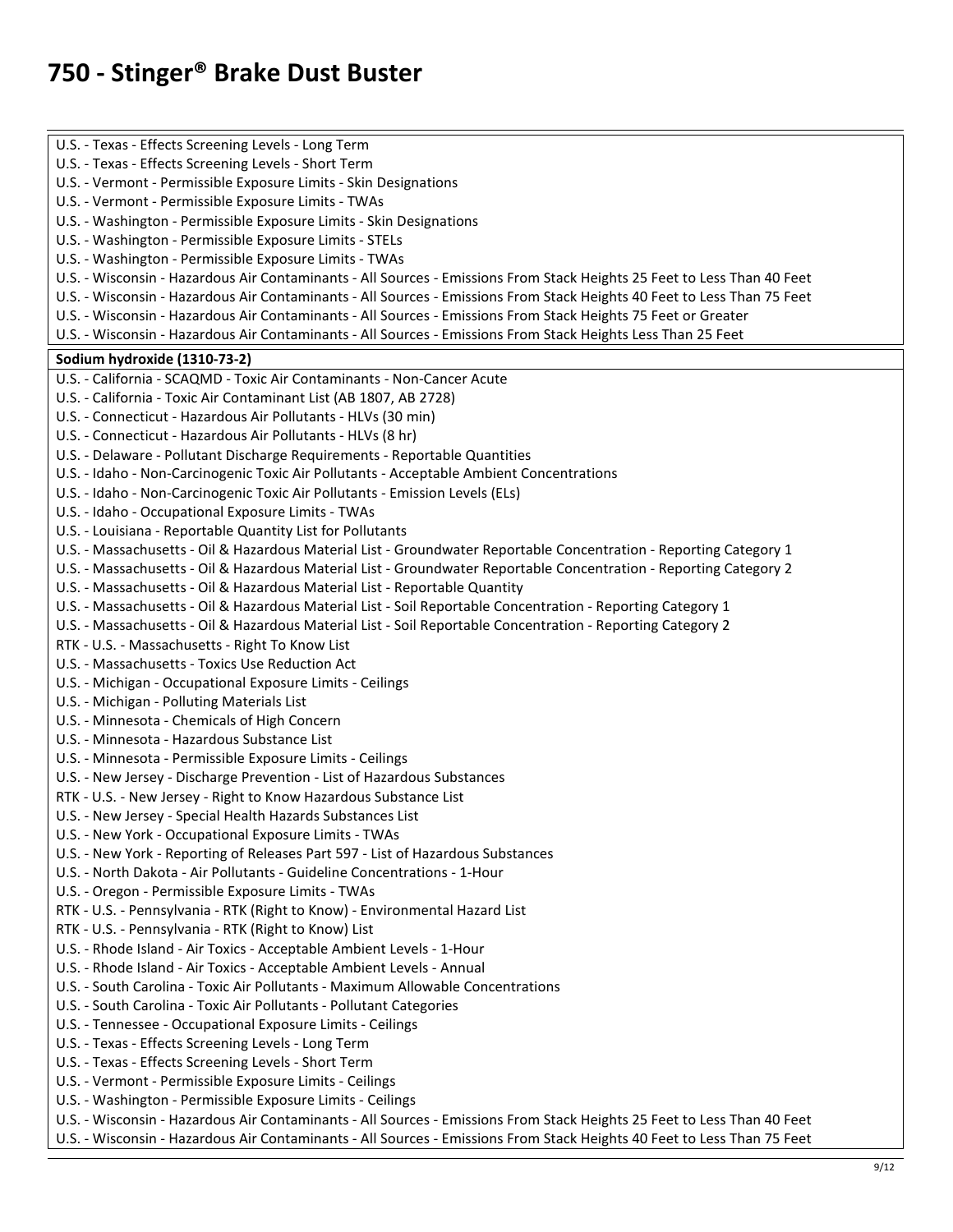|                                                                                                              | U.S. - Wisconsin - Hazardous Air Contaminants - All Sources - Emissions From Stack Heights 75 Feet or Greater                                                                                                                            |  |  |
|--------------------------------------------------------------------------------------------------------------|------------------------------------------------------------------------------------------------------------------------------------------------------------------------------------------------------------------------------------------|--|--|
| U.S. - Wisconsin - Hazardous Air Contaminants - All Sources - Emissions From Stack Heights Less Than 25 Feet |                                                                                                                                                                                                                                          |  |  |
| Alcohols, C9-11, ethoxylated (68439-46-3)                                                                    |                                                                                                                                                                                                                                          |  |  |
| U.S. - Texas - Effects Screening Levels - Long Term                                                          |                                                                                                                                                                                                                                          |  |  |
| U.S. - Texas - Effects Screening Levels - Short Term                                                         |                                                                                                                                                                                                                                          |  |  |
| Ethylenediaminetetraacetic acid (60-00-4)                                                                    |                                                                                                                                                                                                                                          |  |  |
|                                                                                                              | U.S. - Delaware - Pollutant Discharge Requirements - Reportable Quantities                                                                                                                                                               |  |  |
| U.S. - Louisiana - Reportable Quantity List for Pollutants                                                   |                                                                                                                                                                                                                                          |  |  |
|                                                                                                              | U.S. - Massachusetts - Oil & Hazardous Material List - Groundwater Reportable Concentration - Reporting Category 1<br>U.S. - Massachusetts - Oil & Hazardous Material List - Groundwater Reportable Concentration - Reporting Category 2 |  |  |
|                                                                                                              | U.S. - Massachusetts - Oil & Hazardous Material List - Reportable Quantity                                                                                                                                                               |  |  |
|                                                                                                              | U.S. - Massachusetts - Oil & Hazardous Material List - Soil Reportable Concentration - Reporting Category 1                                                                                                                              |  |  |
|                                                                                                              | U.S. - Massachusetts - Oil & Hazardous Material List - Soil Reportable Concentration - Reporting Category 2                                                                                                                              |  |  |
| RTK - U.S. - Massachusetts - Right To Know List                                                              |                                                                                                                                                                                                                                          |  |  |
| U.S. - Massachusetts - Toxics Use Reduction Act                                                              |                                                                                                                                                                                                                                          |  |  |
| U.S. - Michigan - Polluting Materials List                                                                   |                                                                                                                                                                                                                                          |  |  |
|                                                                                                              | U.S. - New Jersey - Discharge Prevention - List of Hazardous Substances                                                                                                                                                                  |  |  |
|                                                                                                              | RTK - U.S. - New Jersey - Right to Know Hazardous Substance List                                                                                                                                                                         |  |  |
|                                                                                                              | U.S. - New York - Reporting of Releases Part 597 - List of Hazardous Substances                                                                                                                                                          |  |  |
|                                                                                                              | RTK - U.S. - Pennsylvania - RTK (Right to Know) - Environmental Hazard List                                                                                                                                                              |  |  |
| RTK - U.S. - Pennsylvania - RTK (Right to Know) List                                                         |                                                                                                                                                                                                                                          |  |  |
| U.S. - Texas - Effects Screening Levels - Long Term                                                          |                                                                                                                                                                                                                                          |  |  |
| U.S. - Texas - Effects Screening Levels - Short Term                                                         |                                                                                                                                                                                                                                          |  |  |
| <b>Canadian Regulations</b>                                                                                  |                                                                                                                                                                                                                                          |  |  |
| 750 - Stinger® Brake Dust Buster                                                                             |                                                                                                                                                                                                                                          |  |  |
| <b>WHMIS Classification</b><br>Class E - Corrosive Material                                                  |                                                                                                                                                                                                                                          |  |  |
|                                                                                                              |                                                                                                                                                                                                                                          |  |  |
| Sodium metasilicate (6834-92-0)                                                                              |                                                                                                                                                                                                                                          |  |  |
|                                                                                                              | Listed on the Canadian DSL (Domestic Substances List) inventory.                                                                                                                                                                         |  |  |
| Listed on the Canadian Ingredient Disclosure List                                                            |                                                                                                                                                                                                                                          |  |  |
| <b>WHMIS Classification</b>                                                                                  | Class E - Corrosive Material                                                                                                                                                                                                             |  |  |
|                                                                                                              | Class D Division 2 Subdivision B - Toxic material causing other toxic effects                                                                                                                                                            |  |  |
| 2-Butoxyethanol (111-76-2)                                                                                   |                                                                                                                                                                                                                                          |  |  |
| Listed on the Canadian DSL (Domestic Substances List) inventory.                                             |                                                                                                                                                                                                                                          |  |  |
| Listed on the Canadian Ingredient Disclosure List                                                            |                                                                                                                                                                                                                                          |  |  |
| <b>WHMIS Classification</b>                                                                                  | Class B Division 3 - Combustible Liquid                                                                                                                                                                                                  |  |  |
|                                                                                                              | Class D Division 1 Subdivision A - Very toxic material causing immediate and serious toxic effects                                                                                                                                       |  |  |
|                                                                                                              | Class D Division 2 Subdivision B - Toxic material causing other toxic effects                                                                                                                                                            |  |  |
| Sodium hydroxide (1310-73-2)                                                                                 |                                                                                                                                                                                                                                          |  |  |
| Listed on the Canadian DSL (Domestic Substances List) inventory.                                             |                                                                                                                                                                                                                                          |  |  |
| Listed on the Canadian Ingredient Disclosure List                                                            |                                                                                                                                                                                                                                          |  |  |
| <b>WHMIS Classification</b>                                                                                  | <b>Class E - Corrosive Material</b>                                                                                                                                                                                                      |  |  |
| Alcohols, C9-11, ethoxylated (68439-46-3)                                                                    |                                                                                                                                                                                                                                          |  |  |
|                                                                                                              | Listed on the Canadian DSL (Domestic Substances List) inventory.                                                                                                                                                                         |  |  |
| <b>WHMIS Classification</b><br>Class D Division 2 Subdivision B - Toxic material causing other toxic effects |                                                                                                                                                                                                                                          |  |  |
| Ethylenediaminetetraacetic acid (60-00-4)                                                                    |                                                                                                                                                                                                                                          |  |  |
| Listed on the Canadian DSL (Domestic Substances List) inventory.                                             |                                                                                                                                                                                                                                          |  |  |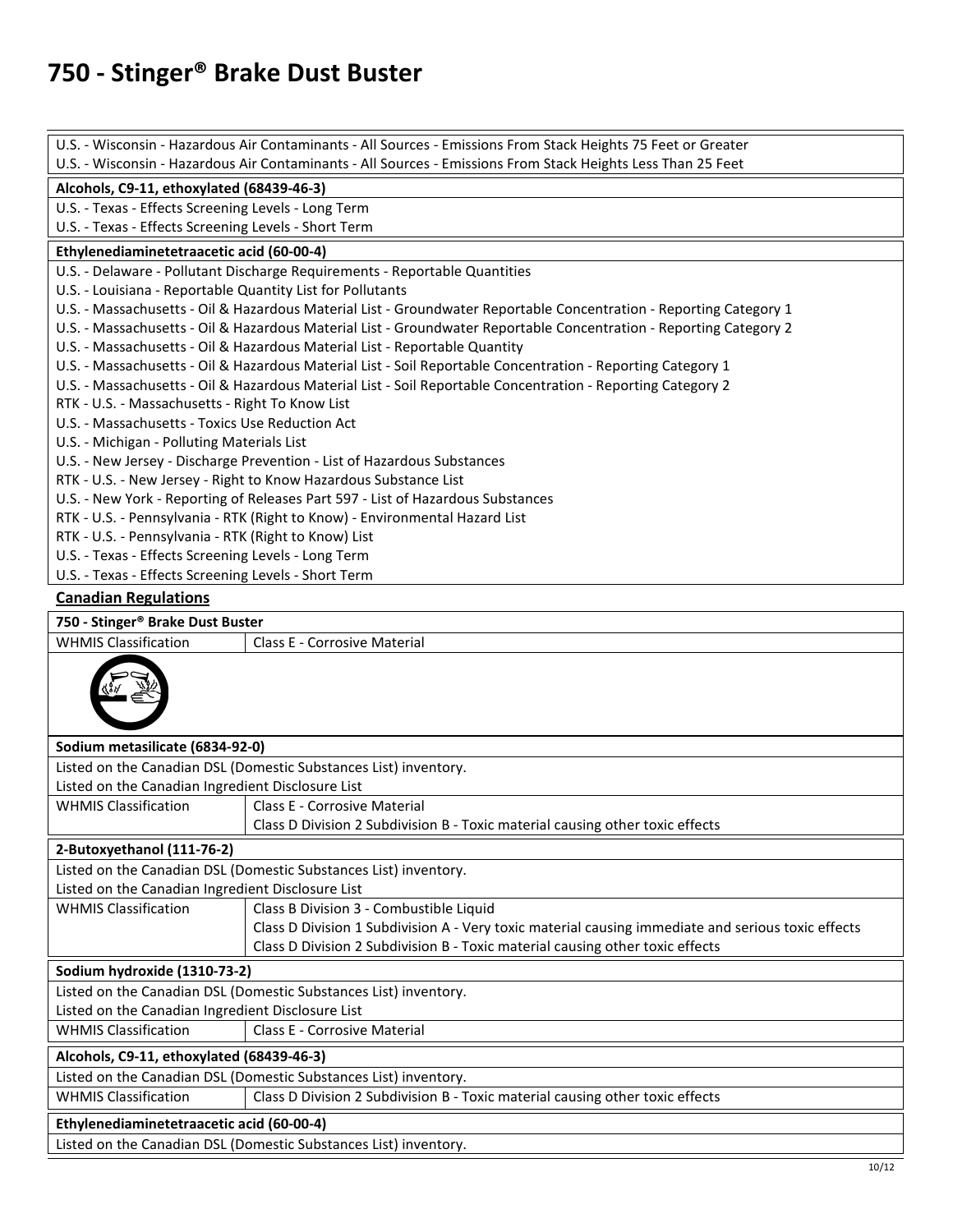| <b>WHMIS Classification</b><br>Class D Division 2 Subdivision B - Toxic material causing other toxic effects |                                                                 |  |
|--------------------------------------------------------------------------------------------------------------|-----------------------------------------------------------------|--|
| Water (7732-18-5)                                                                                            |                                                                 |  |
| Listed on the Canadian DSL (Domestic Substances List) inventory.                                             |                                                                 |  |
| <b>WHMIS Classification</b>                                                                                  | Uncontrolled product according to WHMIS classification criteria |  |

This product has been classified in accordance with the hazard criteria of the Controlled Products Regulations (CPR) and the SDS contains all of the information required by CPR.

#### **SECTION 16: OTHER INFORMATION, INCLUDING DATE OF PREPARATION OR LAST REVISION**

| <b>Revision date</b>     |  |
|--------------------------|--|
| <b>Other Information</b> |  |

 $: 02/12/2015$ : This document has been prepared in accordance with the SDS requirements of the OSHA Hazard Communication Standard 29 CFR 1910.1200.

#### **GHS Full Text Phrases**:

|                                                                | Acute Tox. 4 (Dermal)                                 | Acute toxicity (dermal) Category 4                                                                                        |  |
|----------------------------------------------------------------|-------------------------------------------------------|---------------------------------------------------------------------------------------------------------------------------|--|
|                                                                | Acute Tox. 4                                          | Acute toxicity (inhalation: vapour) Category 4                                                                            |  |
|                                                                | (Inhalation:vapour)                                   |                                                                                                                           |  |
|                                                                | Acute Tox. 4 (Oral)                                   | Acute toxicity (oral) Category 4                                                                                          |  |
|                                                                | <b>Aquatic Acute 3</b>                                | Hazardous to the aquatic environment - Acute Hazard Category 3                                                            |  |
|                                                                | Comb. Dust                                            | Combustible Dust                                                                                                          |  |
|                                                                | Eye Dam. 1                                            | Serious eye damage/eye irritation Category 1                                                                              |  |
| Serious eye damage/eye irritation Category 2A<br>Eye Irrit. 2A |                                                       |                                                                                                                           |  |
|                                                                | Flam. Liq. 4                                          | Flammable liquids Category 4                                                                                              |  |
|                                                                | Flam. Liq. Not classified                             | Flammable liquids Not classified                                                                                          |  |
|                                                                | Met. Corr. 1<br>Corrosive to metals Category 1        |                                                                                                                           |  |
|                                                                | Skin Corr. 1A                                         | Skin corrosion/irritation Category 1A                                                                                     |  |
|                                                                | Skin Corr. 1B                                         | Skin corrosion/irritation Category 1B                                                                                     |  |
|                                                                | Skin Irrit. 2<br>Skin corrosion/irritation Category 2 |                                                                                                                           |  |
|                                                                | STOT SE 3                                             | Specific target organ toxicity (single exposure) Category 3                                                               |  |
|                                                                | H227                                                  | Combustible liquid                                                                                                        |  |
|                                                                | H232                                                  | May form combustible dust concentrations in air                                                                           |  |
|                                                                | H290                                                  | May be corrosive to metals                                                                                                |  |
|                                                                | H302                                                  | Harmful if swallowed                                                                                                      |  |
|                                                                | H312                                                  | Harmful in contact with skin                                                                                              |  |
|                                                                | H314                                                  | Causes severe skin burns and eye damage                                                                                   |  |
|                                                                | H315                                                  | Causes skin irritation                                                                                                    |  |
|                                                                | H318                                                  | Causes serious eye damage                                                                                                 |  |
|                                                                | H319                                                  | Causes serious eye irritation                                                                                             |  |
|                                                                | H332                                                  | Harmful if inhaled                                                                                                        |  |
|                                                                | H335                                                  | May cause respiratory irritation                                                                                          |  |
|                                                                | H402                                                  | Harmful to aquatic life                                                                                                   |  |
|                                                                | <b>NFPA Health Hazard</b>                             | 3 - Short exposure could cause serious temporary or<br>residual injury even though prompt medical attention was<br>given. |  |
|                                                                | <b>NFPA Fire Hazard</b>                               | 3<br>$\mathbf{0}$<br>1 - Must be preheated before ignition can occur.                                                     |  |
| <b>NFPA Reactivity</b>                                         |                                                       | 0 - Normally stable, even under fire exposure conditions,<br>and are not reactive with water.                             |  |
|                                                                | <b>HMIS III Rating</b>                                |                                                                                                                           |  |
| <b>Health</b>                                                  |                                                       | : 3 Serious Hazard - Major injury likely unless prompt action is taken and medical treatment is<br>given                  |  |